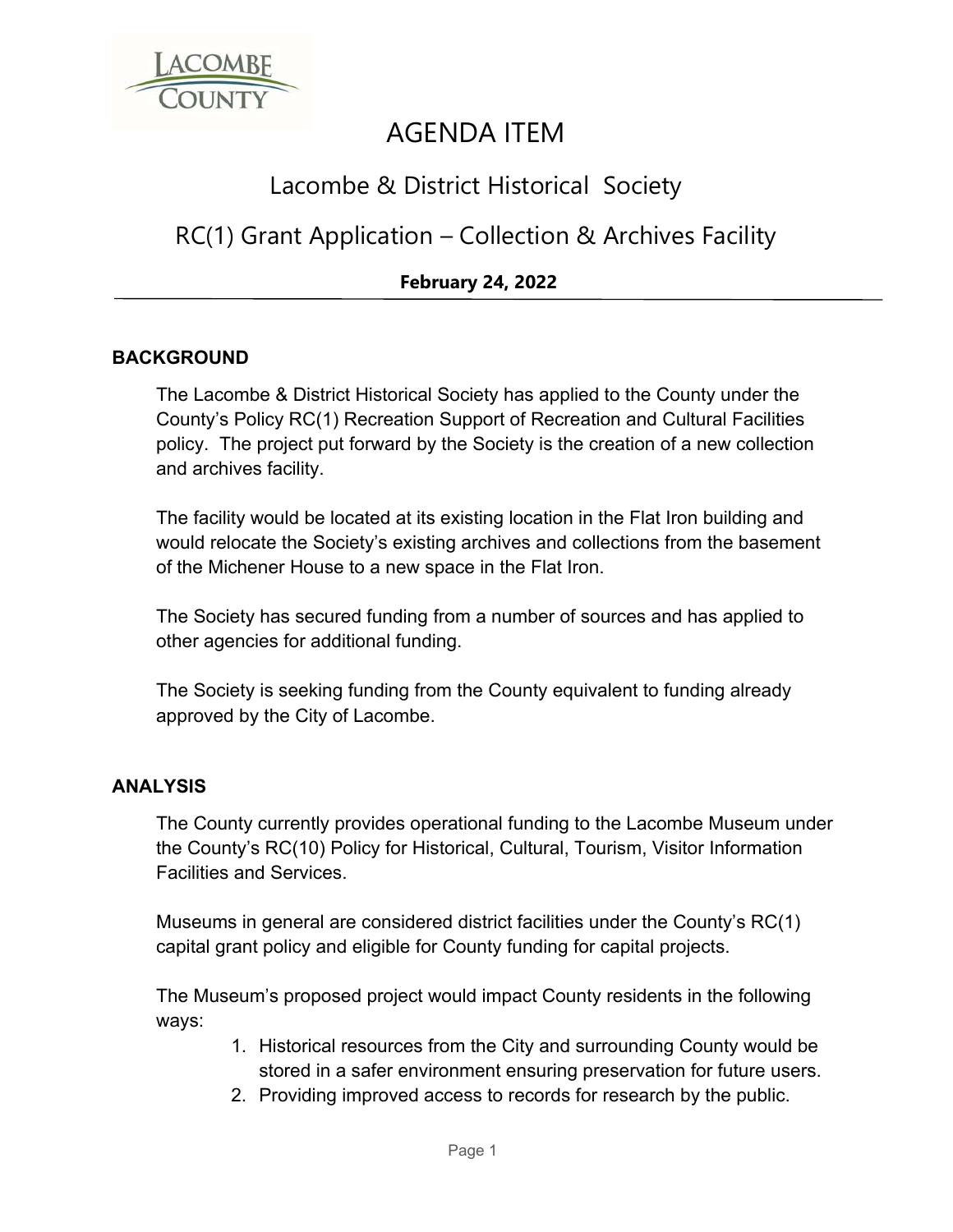

As a condition for funding, the County looks to the urban municipality to contribute to the project. The City has approved \$20,398 or 21% of the total project cost to the Society. The Society is seeking a matching grant from the County.

In addition to funding from the local municipalities, the Society has applied for two museum specific grant programs. Those amounts have not yet been approved.

Finally, the Society is also contributing funding toward the project in the amount \$17,893.

#### Alternatives:

- 1. Approve the Society's request for funding in the amount of \$20,398 and fund the request from the County's Recreation Capital Reserve (Administrative recommendation).
- 2. Deny the request.
- 3. Approve an amount less than the requested amount.
- 4. Take other action(s) as determined by Council.

#### **BUDGET IMPLICATIONS**

County support of the Historical Society's project would be funded through the Recreation Capital Assistance Reserve which has a projected 2021 year-end balance of \$2,043,782. Council has already approved \$250,000 from the reserve for projects in 2022.

#### **LEGISLATIVE RESPONSIBILITIES**

Lacombe County Policy RC(1) - Capital Support of Recreation and Cultural Facilities.

Section 3 of the Municipal Government Act (MGA) states the purposes of a municipality are: 1) to provide good government, 2) to provide services, facilities, or other things that, in the opinion of council, are necessary or desirable for all or part of the municipality, and 3) to develop and maintain safe and viable communities.

Section 180(1) of the MGA states that council may only act by resolution or bylaw.

Section 248(1)(a) of the MGA states that a municipality may only make an